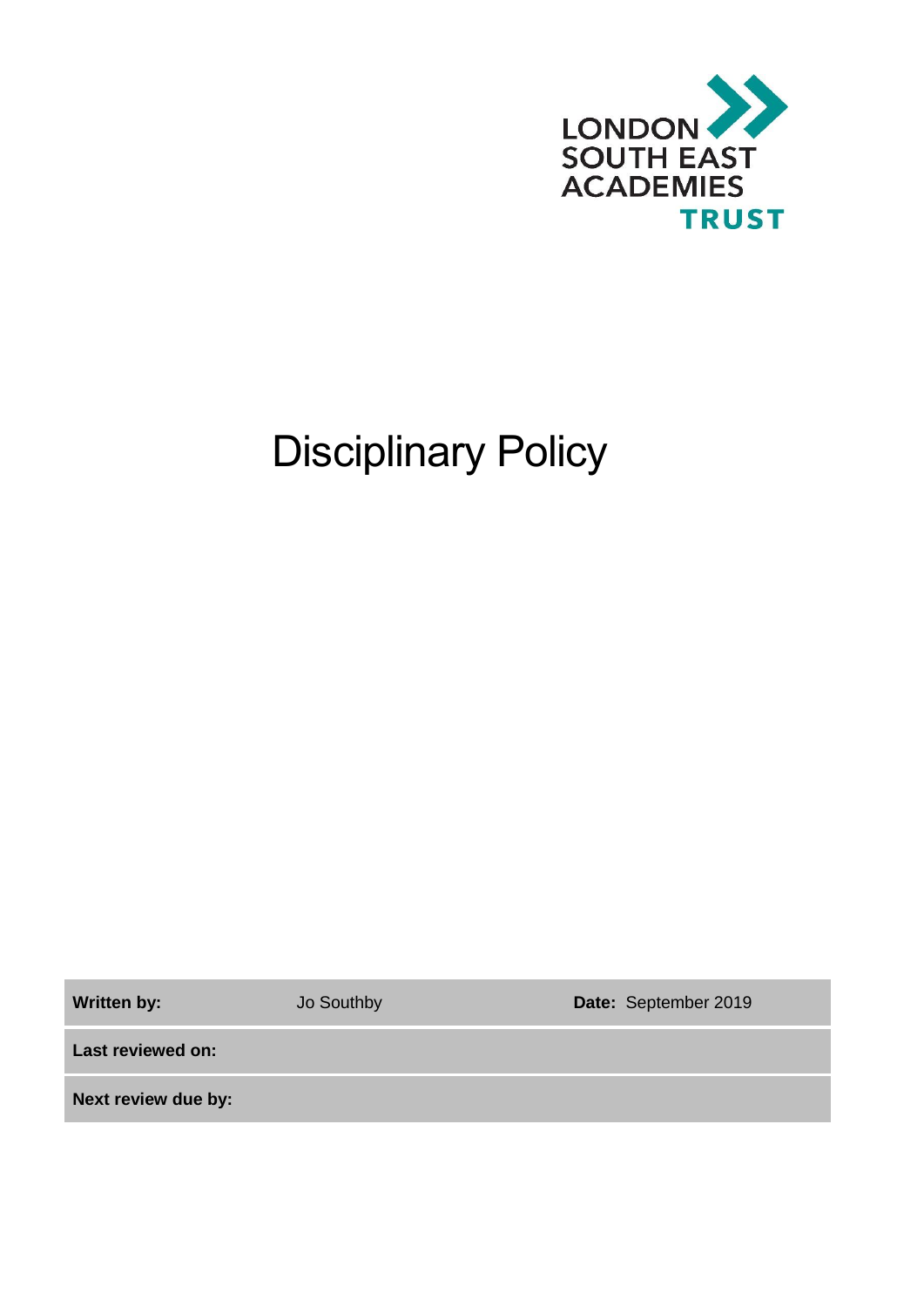# **CONTENTS**

| $\mathbf{1}$   |  |
|----------------|--|
| $\overline{2}$ |  |
| 3              |  |
| $\overline{4}$ |  |
|                |  |
|                |  |
|                |  |
|                |  |
|                |  |
|                |  |
|                |  |
|                |  |
| 5              |  |
| 6              |  |
| $7^{\circ}$    |  |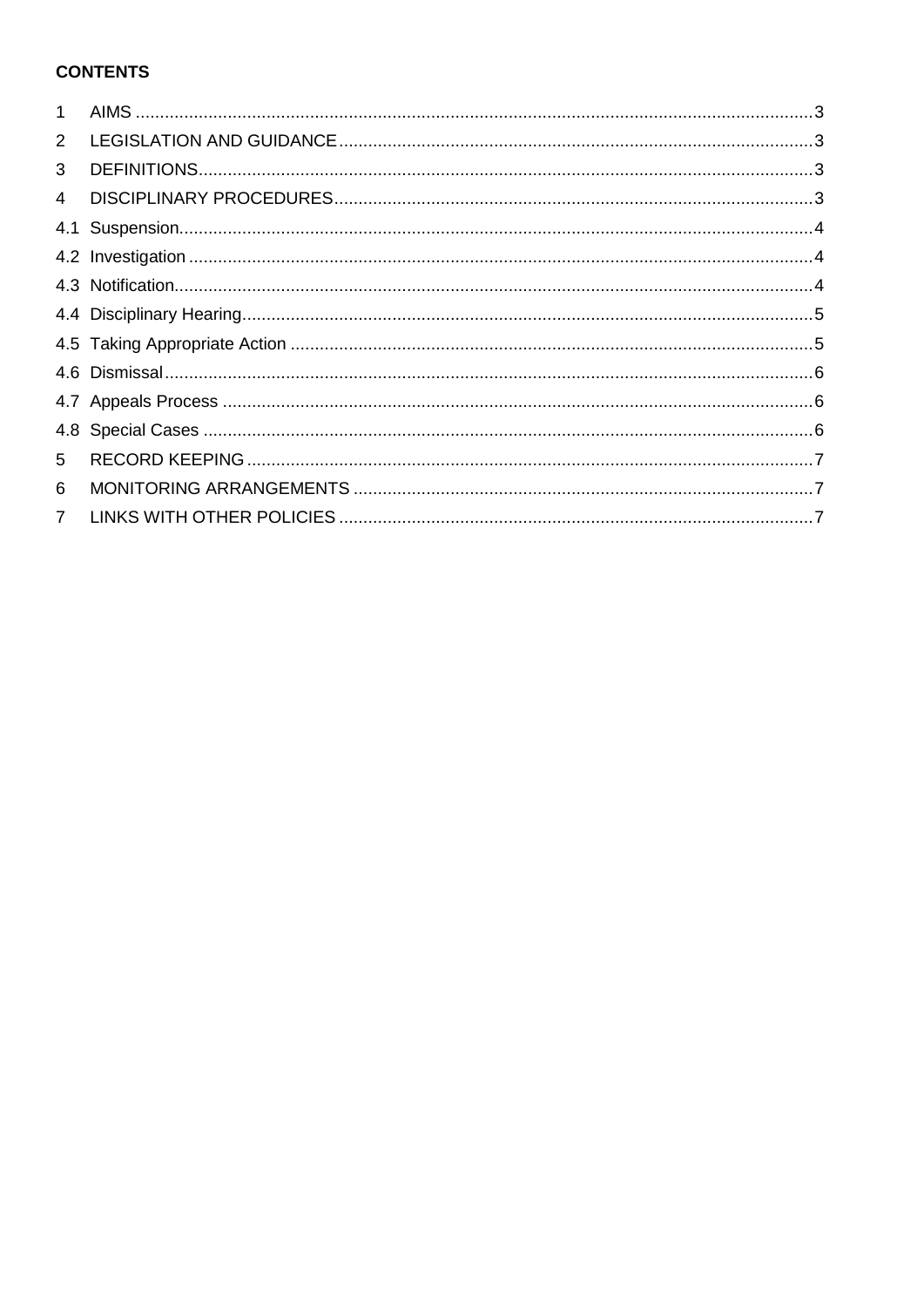# **DISCIPLINARY POLICY**

#### <span id="page-2-0"></span>**1 AIMS**

This policy aims to:

- Help and encourage all employees to achieve and maintain satisfactory standards of conduct
- Set out the procedures for when an employee's conduct falls below the expected standard
- Ensure that all employees are treated fairly and consistently when a disciplinary issue is being dealt with

#### <span id="page-2-1"></span>**2 LEGISLATION AND GUIDANCE**

We are required to set out our disciplinary procedures under general employment law.

These disciplinary procedures are based on the [Disciplinary and grievance code of practice from Acas.](http://www.acas.org.uk/media/pdf/f/m/Acas-Code-of-Practice-1-on-disciplinary-and-grievance-procedures.pdf)

These procedures also comply with our funding agreement and articles of association.

#### <span id="page-2-2"></span>**3 DEFINITIONS**

- **A disciplinary issue** will arise when a staff member has not behaved to the standard expected of them
- Appendix 1 sets out a non-exhaustive list of examples of what we define as **misconduct and gross misconduct.** For the purpose of this policy, misconduct does not cover staff capability or poor performance issues. These are addressed in our capability of staff policy

#### <span id="page-2-3"></span>**4 DISCIPLINARY PROCEDURES**

Minor disciplinary issues will be dealt with informally at first, and will be escalated only where:

- There has been no resolution
- The issue is more serious
- There are repeated or multiple instances of misconduct
- There is suspected gross misconduct

When dealing with an issue informally, the employee's line manager will organise a brief meeting with the employee and set out the concerns. They will remind the employee of the expected standard of behaviour and consider what support is needed to help them improve. Notes will be taken and retained. The employee may be issued with a Management Instruction, a letter outlining the area of concern or unacceptable conduct with clear instructions on what is expected in future. This letter is kept on the employee's file for 6 months and will only be referred to where further issues arise related to conduct during this period. In this case, the Management Instruction may be used as evidence in any future formal procedures.

If the issue cannot be dealt with informally, formal procedures will begin. The employee will be notified of this in a face-to-face meeting with the Head of School or Head of Service area. This will be followed up in writing.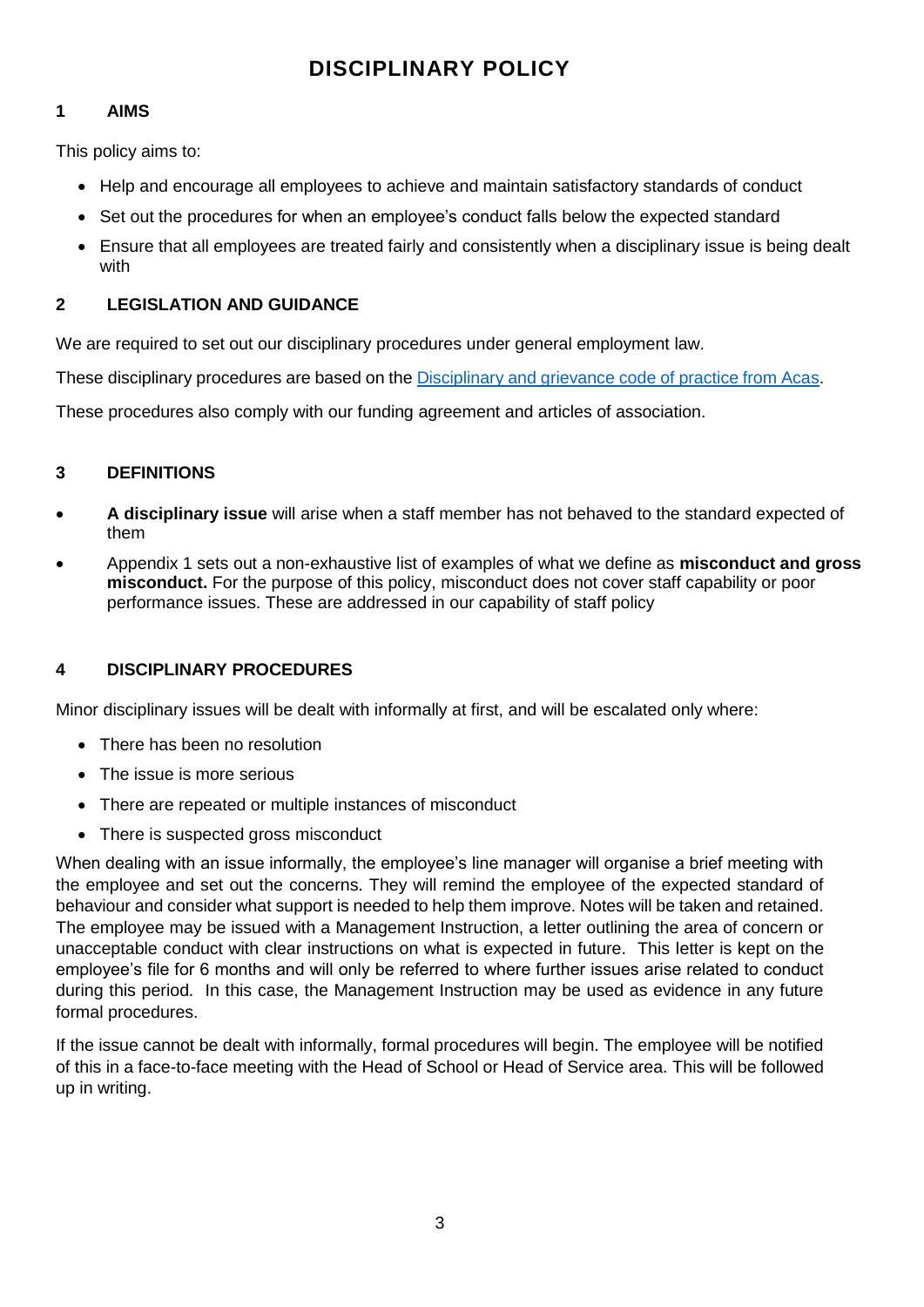#### <span id="page-3-0"></span>**4.1 SUSPENSION**

In some circumstances it will be appropriate to suspend a member of staff temporarily, for example, where there is suspected gross misconduct. This will be a neutral act in that, in itself, it does not amount to guilt or constitute disciplinary action.

Where this is necessary:

- The Executive Head Teacher must authorise the suspension. If it is the Executive Head Teacher who is the subject of the disciplinary procedure, the governors must authorise the suspension
- The staff member will be informed of the suspension in a face-to-face meeting, followed by a notification in writing within three working days
- The employee will be permitted to be accompanied to the meeting by either a colleague or trade union representative
- The staff member will be suspended on full pay

#### <span id="page-3-1"></span>**4.2 INVESTIGATION**

An independent investigating officer will be appointed. This may be a member of staff from one of the other academies or services but the identified officer must not be working within the same school or service as the staff member being investigated.

Before a disciplinary hearing takes place, the investigating officer will gather the facts of the case and evidence. The investigating officer will, if necessary, hold investigatory meetings. The member of staff has the right to be accompanied to any meeting by a work place colleague or trade union representative.

The employee will be informed of the outcome of the investigation in writing.

If the investigating officer determines that the matter should move forward to a formal disciplinary hearing this recommendation will be made in the report and the final decision to proceed rest with the commissioning officer (Head of School or Head of Service for staff members; Executive Head Teacher for senior leadership team staff) and a disciplinary officer will be appointed to hear the case. This will be a person independent from the investigating officer and will in most cases be the Executive Head Teacher (where they have remained independent and are not the commissioners of the investigation) but may be a Head of School for one of the other academies in the Trust or other Trust Executive Head Teacher where the most senior leader has been involved or made aware of details of the case and cannot therefore hear it without bias.

Where the investigation finds that there is no case to answer, the report will conclude this and no recommendations will be made.

#### <span id="page-3-2"></span>**4.3 NOTIFICATION**

If it is decided that there is a disciplinary case to answer, the employee will receive a written notification 5 working days before the hearing. The meeting could be sooner if it is agreed by both parties. The notification will include:

- Details of the alleged misconduct and its possible consequences
- Copies of any written evidence, including witness statements
- The time, date and location of the disciplinary meeting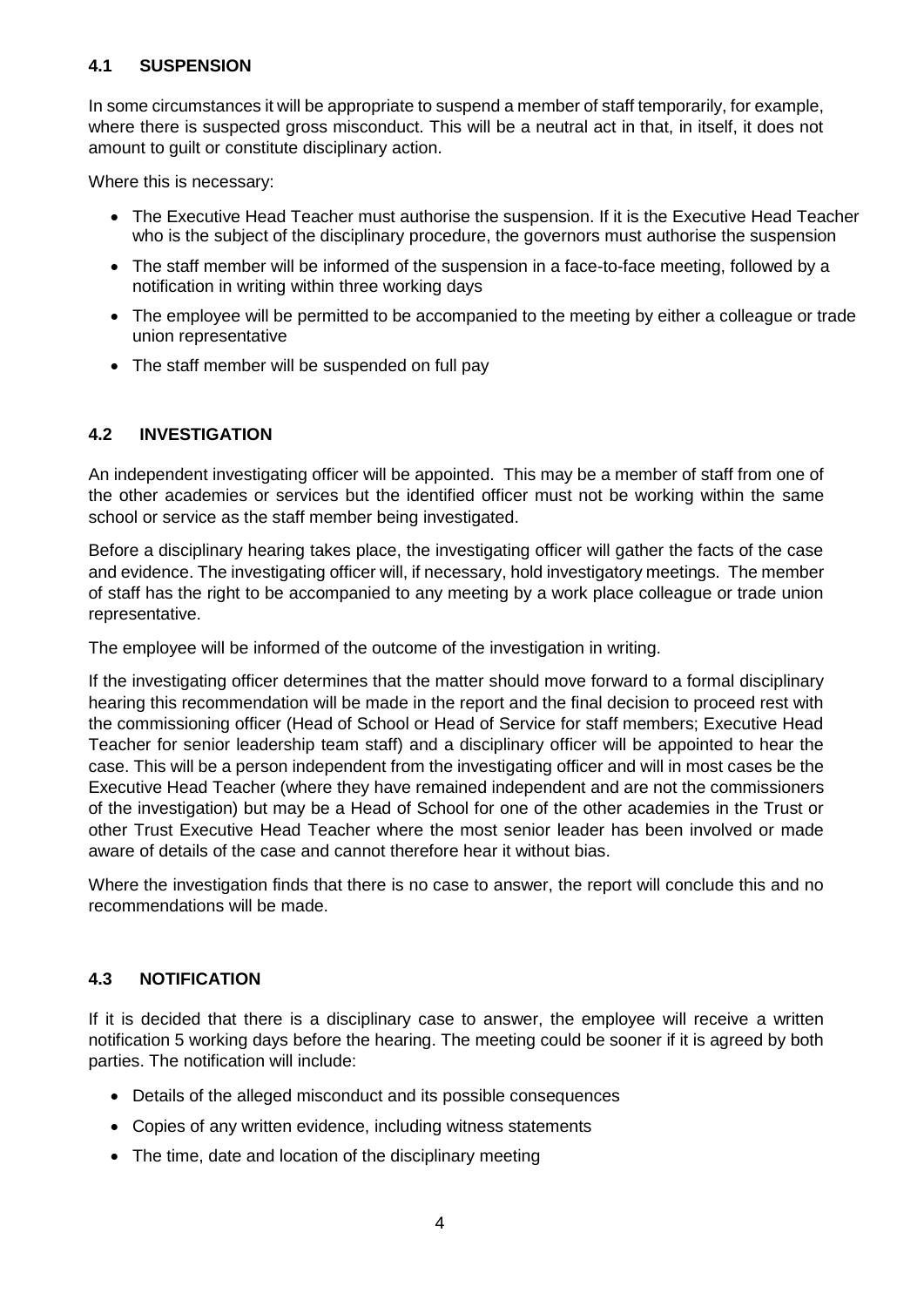- A statement that the employee has the right to be accompanied by a colleague or a trade union representative
- Notification that the employer intends to call witnesses (if relevant)

If the employee intends to call a witness, they should notify the employer at least forty-eight hours in advance in order that operational arrangements can be made to allow the school or service to continue to run smoothly where staff are absent from their duties.

The Executive Head Teacher (or other Executive Head Teacher for another Trust academy or Head of School who is not part of the academy in which the staff member is working) will conduct the hearing.

#### <span id="page-4-0"></span>**4.4 DISCIPLINARY HEARING**

Before the hearing, the employee will receive a copy of all evidence that will be relied upon during the procedure.

At the hearing, the person conducting the hearing will explain the case against the employee and go through the evidence that has been gathered. The person may choose to have the investigating officer present the management's case.

The employee will be allowed to set out their case and answer any allegations that have been made. The employee will also be given a reasonable opportunity to ask questions, present evidence and call relevant witnesses. They will also be given an opportunity to raise points about any information provided by witnesses.

Employees have a statutory right to be accompanied at a meeting that may result in a formal warning being issued, disciplinary action being taken, or the confirmation of either of these.

The employee has the right to be accompanied by a colleague or a trade union representative. Employees must make the request in advance of the meeting, to allow the school to prepare and to ensure the employer knows who the companion will be.

If an employee's chosen companion will not be available to meet at the proposed time, the hearing will be postponed to a time proposed by the employee, as long as the alternative time is reasonable and not more than 5 working days after the original date.

The companion can address the hearing to put and sum up the employee's case, respond on behalf of the employee to any views expressed at the hearing and confer with the employee during the hearing. The companion does not, however, have the right to answer questions on the employee's behalf, address the hearing if the employee does not wish it or prevent the employer from explaining their case.

## <span id="page-4-1"></span>**4.5 TAKING APPROPRIATE ACTION**

The hearing will be adjourned and a decision about whether further disciplinary action is necessary will be taken. The employee will be informed of the decision in writing within five working days.

Actions taken may be:

- **A verbal or informal warning** where it is decided that the action was not serious enough to warrant a formal written warning. This may be accompanied by a notification that arrangements will be put in place to improve the staff members' behaviour, such as a training course or occupational health support. A verbal or informal warning may be recorded as a **Management Instruction** (on file for 6 months as outlined in Section 4).
- **A first written warning** for a first instance of misconduct. A further instance may result in a final written warning. A first written warning will remain on the employee's personnel file for 12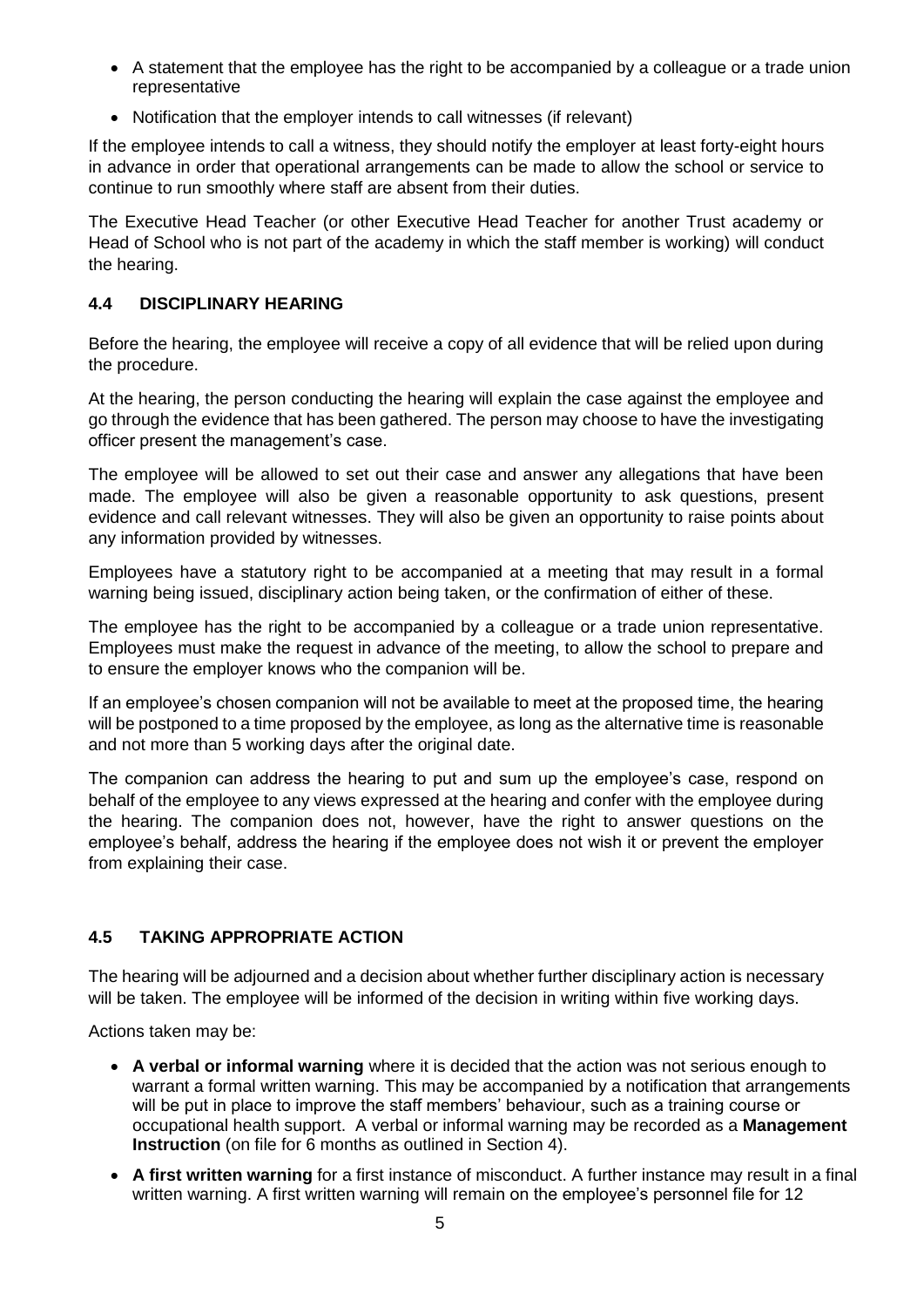months. The written warning will explain that a further instance of misconduct or no change in behaviour within a given timeframe will result in a final warning

- **A final written warning** where the employee has already received a first warning, or where the employee's misconduct was sufficiently serious. A further instance may result in demotion or dismissal and the record will remain on file for 18 months.
- **Dismissal** where there has been gross misconduct or a final written warning has already been given

We will refer a case of teacher gross misconduct to the National College for Teaching and Leadership (National College) and Teaching Regulation Agency if we believe the case is so severe that the National College should consider whether the teacher should be prevented from teaching. We will also refer cases to other relevant authorities where appropriate.

#### <span id="page-5-0"></span>**4.6 DISMISSAL**

The power to decide that members of staff should no longer work at this school has been delegated to the Executive Head Teacher.

Once the decision to dismiss has been taken, the Executive Head Teacher will dismiss the staff member with notice.

#### <span id="page-5-1"></span>**4.7 APPEALS PROCESS**

The employee has the right to appeal any sanction. Appeals must be made in writing within 10 working days of the decision, setting out at the same time the grounds for appeal.

A disciplinary appeals officer/panel will be appointed. The panel will include two governors from one of the Trust Local Governing Bodies and one of the other Trust Executive Head Teachers.

Appeals will be heard without unreasonable delay and at an agreed time and place. Employees' statutory right to be accompanied by a companion will apply as with formal disciplinary hearings. Notes will be taken and a copy sent to the employee.

The appeal will be dealt with impartially and by senior leaders or governors who have not previously been involved in the case.

The employee will be informed in writing of the results of the appeal hearing within 5 working days.

#### <span id="page-5-2"></span>**4.8 SPECIAL CASES**

If the employee involved in a disciplinary procedure is also the trade union representative, we will notify the union and discuss the matter with an official employed by the union before action is taken, after obtaining the employee's agreement. The procedure will continue as normal.

If the employee who is subject to disciplinary procedures raises a grievance about the disciplinary allegations or the procedure itself, the grievance procedure will run concurrently.

If the employee who is subject to disciplinary procedures raises a grievance about something unrelated to the disciplinary, consideration will be given to pausing the disciplinary while the grievance is addressed.